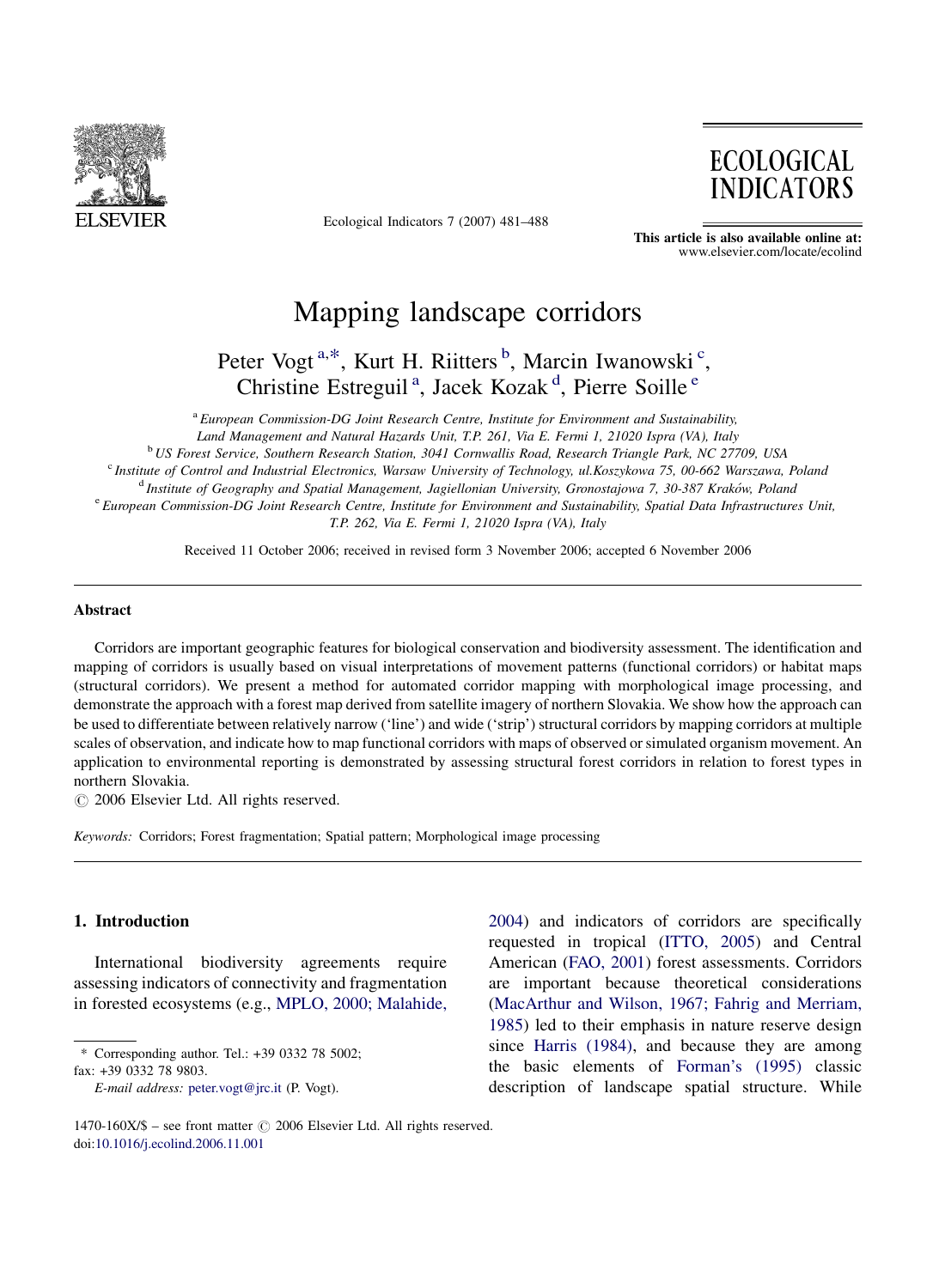detailed understanding of relationships between habitat pattern and biodiversity is elusive [\(Fahrig,](#page-7-0) [2003](#page-7-0)) and more research is needed on corridors in particular ([Vos et al., 2002\)](#page-7-0), an important principle of landscape planning for biodiversity is to maintain landscape permeability with corridors, linkages, and stepping-stones (e.g., [Dale et al., 2000; Freemark](#page-7-0) [et al., 2002\)](#page-7-0). New indicators are needed to quantify the success or failure of land management to provide for landscape permeability.

To satisfy assessment requirements for comparability of data and indicators over large geographic regions, land-cover maps derived from remote sensing are typically used when assessing landscape patterns, and techniques are needed for accurate and repeatable identification and mapping of corridors from these data. At continental scale, it is not feasible to visually interpret corridors on detailed land-cover maps (e.g., [Perault and Lomolino, 2000](#page-7-0)), or to infer corridors from observed movement patterns (e.g., [Beier and Noss,](#page-6-0) [1998](#page-6-0)). Maps of simulated organism movements ([Gustafson and Gardner, 1996; Hargrove et al., 2005](#page-7-0)) show places where movement is most likely but do not explicitly identify those places as corridors per se. Structural indices of patch shape such as perimeter-toarea ratio cannot reliably detect corridors because a corridor and the patches it connects are, by definition, a single patch when calculating such an index. Graphtheoretic approaches [\(Urban and Keitt, 2001\)](#page-7-0) can analyze the importance of corridors in a network, but graph theory by itself cannot identify structural corridors as the connectors between 'nodes' in a network. In practice, a typical map-based assessment defines corridors in terms of a threshold patch width that is selected according to the local context (e.g., [Metzger](#page-7-0) and Décamps, 1997; see review of applications by [Vos](#page-7-0) [et al., 2002\)](#page-7-0) which requires a human interpretation and furthermore, approaches based on patch width alone might identify corridors that are not connected to anything else on the map. In summary, there is substantial support for including corridor analysis in biodiversity assessments, and there is a need for a reliable indicator of corridors and a repeatable corridor mapping technique that can be applied without human interpretation to continental-scale land-cover maps.

Here we adopt the corridor definition of [Freemark](#page-7-0) [et al. \(2002\)](#page-7-0) as a physical linkage between habitat patches within a landscape. Our interest centers on methods that assign each location on a map to one of several mutually exclusive categories including corridors. While a structural connection does not imply a functional connection ([Tischendorf and Fahrig, 2000;](#page-7-0) [Vos et al., 2002](#page-7-0)), some types of dispersers require a structural corridor [\(King and With, 2002\)](#page-7-0) to locate and assess likely movement patterns. From an assessment and land management perspective a map of structural corridors is certainly useful. Allowing for corridors of different widths is an example of mapping corridors as scale-dependent objects, requiring techniques that can be applied at multiple scales of observation.

In this paper, we present an approach to identify and map corridors as physical links between relatively large patches containing 'core' conditions [\(Freemark](#page-7-0) [et al., 2002\)](#page-7-0) on land-cover maps. The technique is based on morphological image processing ([Soille,](#page-7-0) [2003](#page-7-0)) and is an extension of an earlier application ([Vogt et al., 2006\)](#page-7-0) that identified 'core,' 'edge,' 'perforated,' and 'patch' features on land-cover maps. The approach satisfies the assessment requirements of feasibility and repeatability when using continentalscale land-cover maps and it can be implemented at multiple scales of observation as we will demonstrate by differentiating between relatively wide ('strip') corridors and relatively narrow ('line') corridors ([Forman and Godron, 1986](#page-7-0)). We illustrate how indicators derived from the methods can be used in a regional assessment of forest patterns in Slovakia in relation to forest cover types and anthropogenic activity in that region.

# 2. Methods

[Matheron \(1967\)](#page-7-0) and colleagues introduced morphological image processing almost four decades ago but only recently have the techniques been used in landscape ecology applications. [Metzger and](#page-7-0) Décamps (1997) defined a corridor as a strip of land that differed from the adjacent land on both sides. They used the two morphological operations known as 'dilation' and 'erosion' (see below) to illustrate a landscape-level habitat connectivity index called 'interior habitat percolation degree' as a measure of connectivity, 'stepping-stones,' and corridors in highly fragmented landscapes, or in landscapes that contain linear habitats. In contrast, our interest centers on the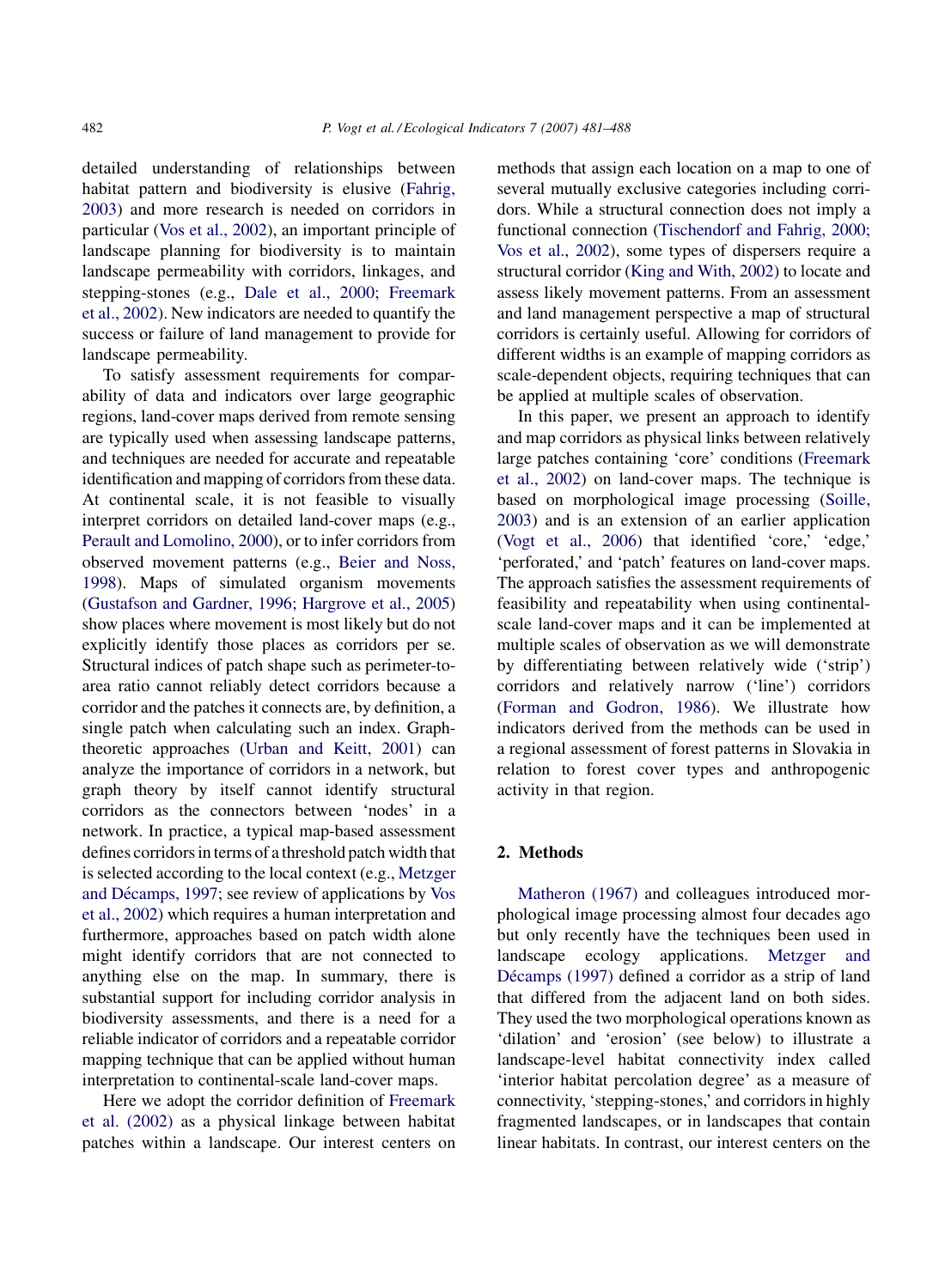pixel-level mapping of corridors as the physical connections between habitat patches that are large enough to contain interior habitat [\(Freemark et al.,](#page-7-0) [2002](#page-7-0)). For this purpose, we extend techniques presented earlier [\(Vogt et al., 2006\)](#page-7-0) and use an additional morphological operation known as 'skeletonization' (see below). The geometric nature of this technique allows the processing of any binary raster map and we use a forest map as an example. In the interest of stimulating the application of this technique we provide only short, verbal descriptions of the algorithm and refer the reader to [Soille \(2003\)](#page-7-0) for a comprehensive, formal treatment of mathematical morphology.

The fundamental morphological operations are called erosion and dilation. The erosion operator shrinks regions of forest while the dilation operator expands them. The extent and direction of these changes are defined by the structuring element (SE), a region of pixels of predefined size and shape (analogous to a window in image convolution). We define  $E$  as the 8-neighborhood,  $F$  as the 4-neighborhood, and connectivity for adjacent pixels in cardinal directions  $(F)$ . A size parameter  $n$  is used to increase the size of the SE, symbolized by  $nE$  or  $nF$  (Fig. 1).

The algorithm also applies the concept of skeletonization [\(Calabi and Hartnett, 1968](#page-7-0)), a process which iteratively removes the boundary pixels of a region to its line representation. Here, we use a special type called anchored skeletonization ([Ranwez and](#page-7-0) [Soille, 2002\)](#page-7-0) where a predefined set of pixels cannot be removed. A classification algorithm can now be defined by a sequence of logical operations combining the result of a series of morphological operations with specific SEs.

We consider nine classes of forest pattern which are illustrated on a hypothetical forest map in Fig. 2 and



Fig. 1. The two types of structuring elements  $E$  and  $F$  displayed for a size parameter of  $n = 1$  (left) and  $n = 2$  (right). Squares represent the pixels belonging to the structuring element with the center pixel highlighted in grey.



Fig. 2. Hypothetical forest map and the classification result showing nine classes for forested pixels.

listed below with a short thematic description and a brief note on the algorithmic implementation in parenthesis. Classes 5–9 are derived after building the skeleton of the forest mask without the patches and using the core as the anchor set.

- 1. Core: core forest pixels are the inner part of a forested region, beyond a certain distance to forest boundary (erosion of the forest mask).
- 2. Patch: patch forest pixels are forest regions that are too small to contain core forest (all isolated components which disappear during the erosion used in step 1). Note that this definition is different from the classical definition of 'patch' as a connected cluster of pixels.
- 3. Perforated: perforated forest pixels are the transition zone between core forest and a nonforest patch (dilation of nonforest patch).
- 4. Edge: edge forest pixels are the transition zone between core forest and core nonforest (subtracting the union of core and perforated from the dilation of the core).
- 5. Corridor: corridor forest pixels are without core forest and connect at least two different core forest regions (skeleton branches connecting different dilated core regions).
- 6. Shortcut: shortcut forest pixels are a corridor which connects to the same core forest region (skeleton branches connecting at both ends to the same dilated core region).
- 7. Branch of corridor: branch of corridor forest pixels are without core forest and connect at one end only to corridor (skeleton branches connecting at one end to corridor).
- 8. Branch of shortcut: branch of shortcut forest pixels are without core forest and connect at one end only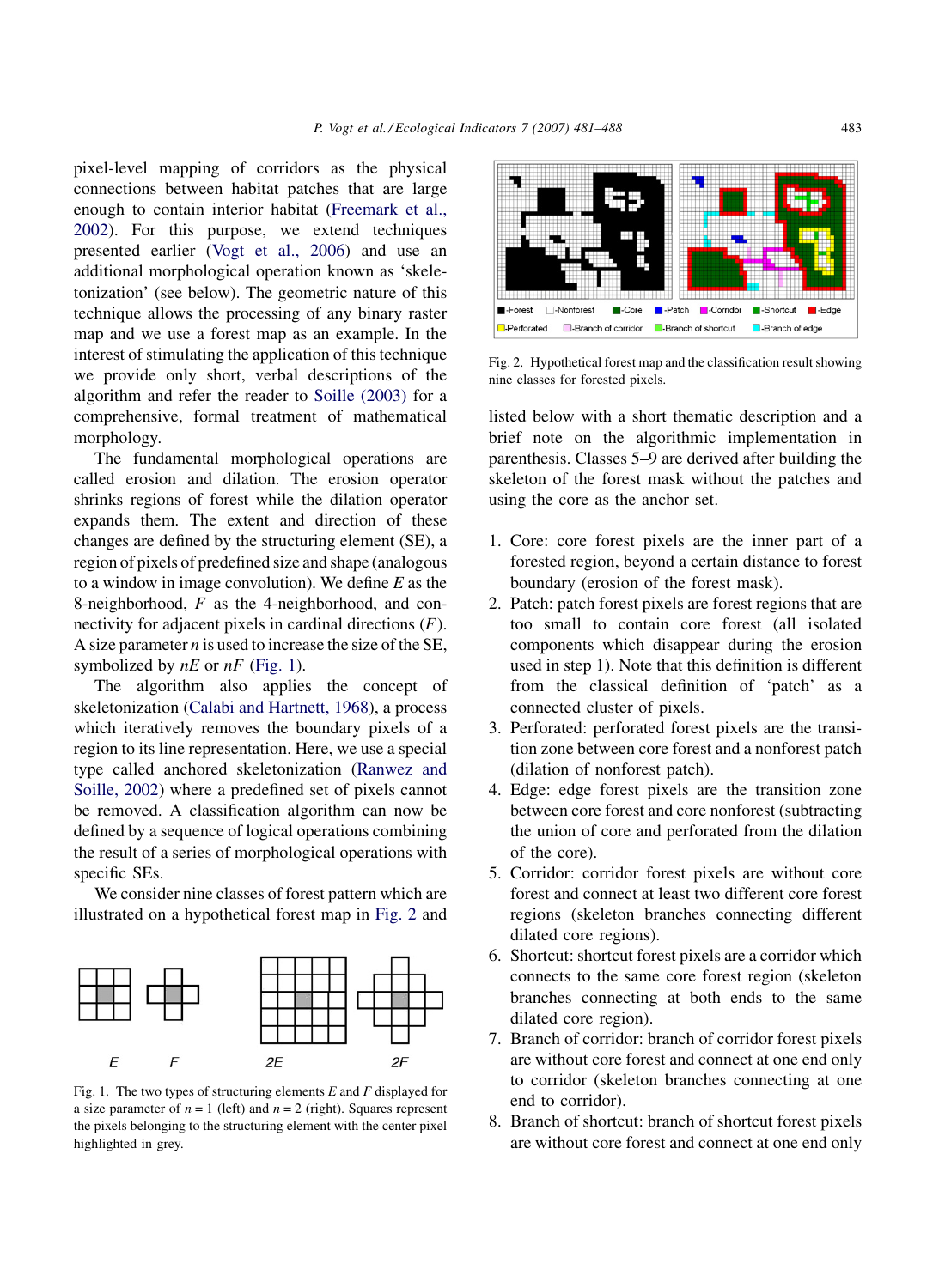to shortcut (skeleton branches connecting at one end to shortcut).

9. Branch of edge: branch of edge forest pixels are without core forest and connect at one end only to edge (skeleton branches connecting at one end to edge).

The nine classes cover a wide range of forest spatial patterns which are of interest in biodiversity assessments. For example, core forest represents unfragmented habitat that is potentially suitable for interior forest species, while patch forests are isolated forest fragments where organisms are less likely to communicate with organisms outside the fragment. Forest edge is more likely to host invasive species and edgedependent species, and 'interior edge' (perforated forest) is of interest because it introduces edge effects deeper into otherwise core forest. Corridors and shortcuts characterize potential movement pathways, and as relatively narrow features they may be vulnerable to future fragmentation and conversion to patch. The different type of branches may represent stubs upon which forest restoration can build new corridors between regions of core forest. They can also be linked to the search time or number of movement steps for an individual species to find a new core habitat. Some classes could be combined for specific applications. For example, the classes representing corridors, shortcuts and three types of branches are all 'connecting' features, of which the branches could be viewed as 'broken connections.'

### 3. Applications

The first application illustrates the classification technique in northern Slovakia between the Tatra and Low Tatra mountains (49.1 $\degree$ N, 19.8 $\degree$ E). We used the CORINE Land Cover 2000 (CLC) vector data which identifies 44 land cover classes with the scale of 1:100,000, a minimum mapping unit of 25 ha, and the minimum width of a linear feature equal to 100 m ([Perdigao and Annoni, 1997; I&CLC, 2000; Nunes de](#page-7-0) [Lima, 2005; CORINE, 2000](#page-7-0)). To preserve a high level of spatial detail the original vector data was rasterized with a resolution of 25 m (0.0625 ha per pixel). The classes 'broad-leaved forest', 'coniferous forest', 'mixed forest', and 'transitional woodland shrub'

were combined to build the binary forest map and the classification was conducted using  $n = 13$  to illustrate the technique ([Fig. 3\)](#page-4-0).

Allowing for some differences caused by the minimum mapping unit size in CLC and the time of data acquisition, the spatial features detected by morphological image processing of the CLC map correspond well with patterns that are visually apparent in the satellite image. For example, the southern part of the longest corridor is interrupted by a motorway that separates ''patch'' from ''branch of edge'' forest. The latter forest terminates in a small region of ''core'' forest at its northern tip, beyond which "corridor" forest connects to other "core" forest regions. The nonforest area contains a variety of landscape elements such as urban and agricultural areas, water bodies, and infrastructure such as railways, motorways, airport runways, and power lines. This example illustrates the potential benefit of incorporating additional GIS information in the interpretation of the classification results.

A second application of the method is targeted to detect corridor types defined by [Forman and Godron](#page-7-0) [\(1986\)](#page-7-0) as relatively thin corridors that do or do not contain interior habitat, that is, 'strip' and 'line' corridors, respectively. These can be identified by conducting multiple analyses with different values of the size parameter  $n$  because  $n$  directly corresponds to the width in pixels of all classes but core. With an increase in  $n$ , the perforated and edge regions become larger at the expense of the core regions, some physically connected regions turn into branch of edge, and narrow core forest regions become corridor. However, the maximum spatial information content at the pixel level is maintained for all  $n$  as evidenced by the single pixel marked as patch in the center of the example in [Fig. 4.](#page-4-0)

Corridors of different widths can be subdivided into line and strip corridors by comparison of the two analyses with different size parameter. For example, a pixel labeled as core in a small  $n$  analysis and corridor in a large  $n$  analysis is a part of a relatively wide strip corridor. The specific definitions of wide and narrow depend on the context but the analysis and interpretation would be the same for other choices.

In the final application, we illustrate a regional assessment of forest patterns by investigating the relationships between forest pattern class and land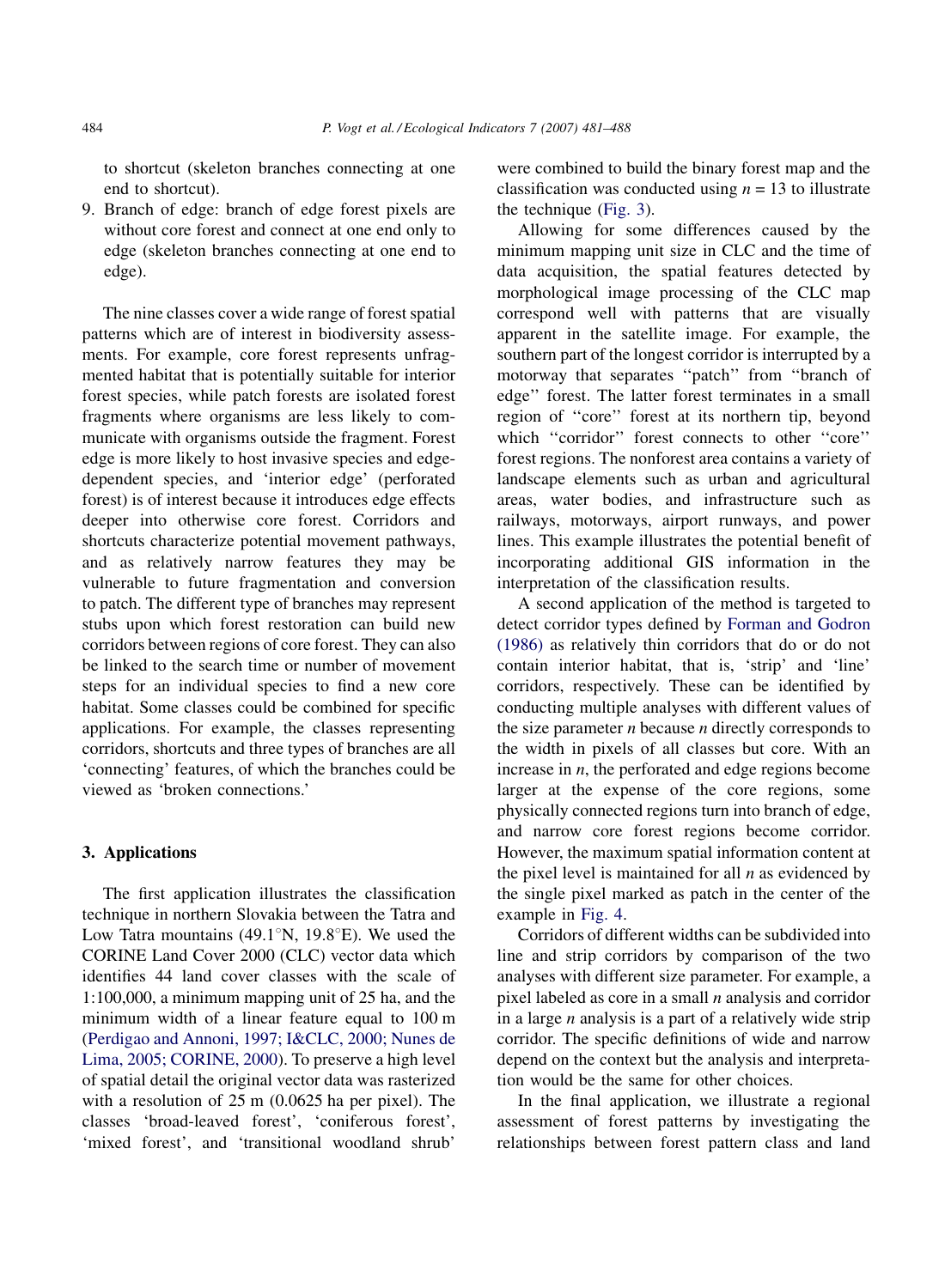<span id="page-4-0"></span>

Fig. 3. Forest mask of north-central Slovakia derived from the CORINE land cover map (top left) and the resulting classification (top right) with a sub-region highlighted in white for detailed interpretation (bottom left) and overlaid on a satellite land cover map (bottom right) ( $\odot$  2006 Europa Technologies, Image  $\odot$  2006 TerraMetrics, Image  $\odot$  2006 DigitalGlobe,  $\odot$  2005 Google<sup>TM</sup> Earth).

cover type. Using the data shown in Fig. 3, a summary was prepared by geographic overlay to cross-tabulate forest according to pattern class and CLC forest type ([Table 1](#page-5-0)).

Relative frequency of forest class within a pattern class is calculated as the ratio of the CLC forest class proportion in a specific pattern class and CLC forest



Fig. 4. Detecting line and strip corridors using classifications from two analysis with a size parameter of  $n = 1$  (left) and  $n = 3$  (right). Corridors from both scales are outlined in white. The strip corridor in the right panel is composed of edge and core in the left panel.

class proportion in the total forest area. For example, the relative frequency of the core mixed forest case is calculated from the area statistics in [Table 1](#page-5-0) as: (8334/  $106,923$  $/(9780/139,326) = 1.11$ . Relative frequency values larger than 1.0 indicate over-representation of the CLC forest class within the respective pattern class.

The study area contains approximately 139,000 ha of forest, dominated by coniferous forest (81.40%) with lesser amounts of transitional woodland shrub (10.63%), mixed forest (7.02%), and broadleaved forest (0.95%). The pattern analysis indicates that this forest area is mostly core (76.74%) with lesser amounts of edge (17.46%), branch of edge (4.00%), and other pattern classes  $\left($ <1% each). The hypothesis of no association between pattern class and CLC forest class (performed using the cross-tabulated pixel counts) was rejected by the Pearson  $\chi^2$  test  $(p < 0.0001)$  which indicates that interpretations of the summary statistics are warranted.

Because the study area is dominated by the CLC coniferous forest class, it is logical that most of the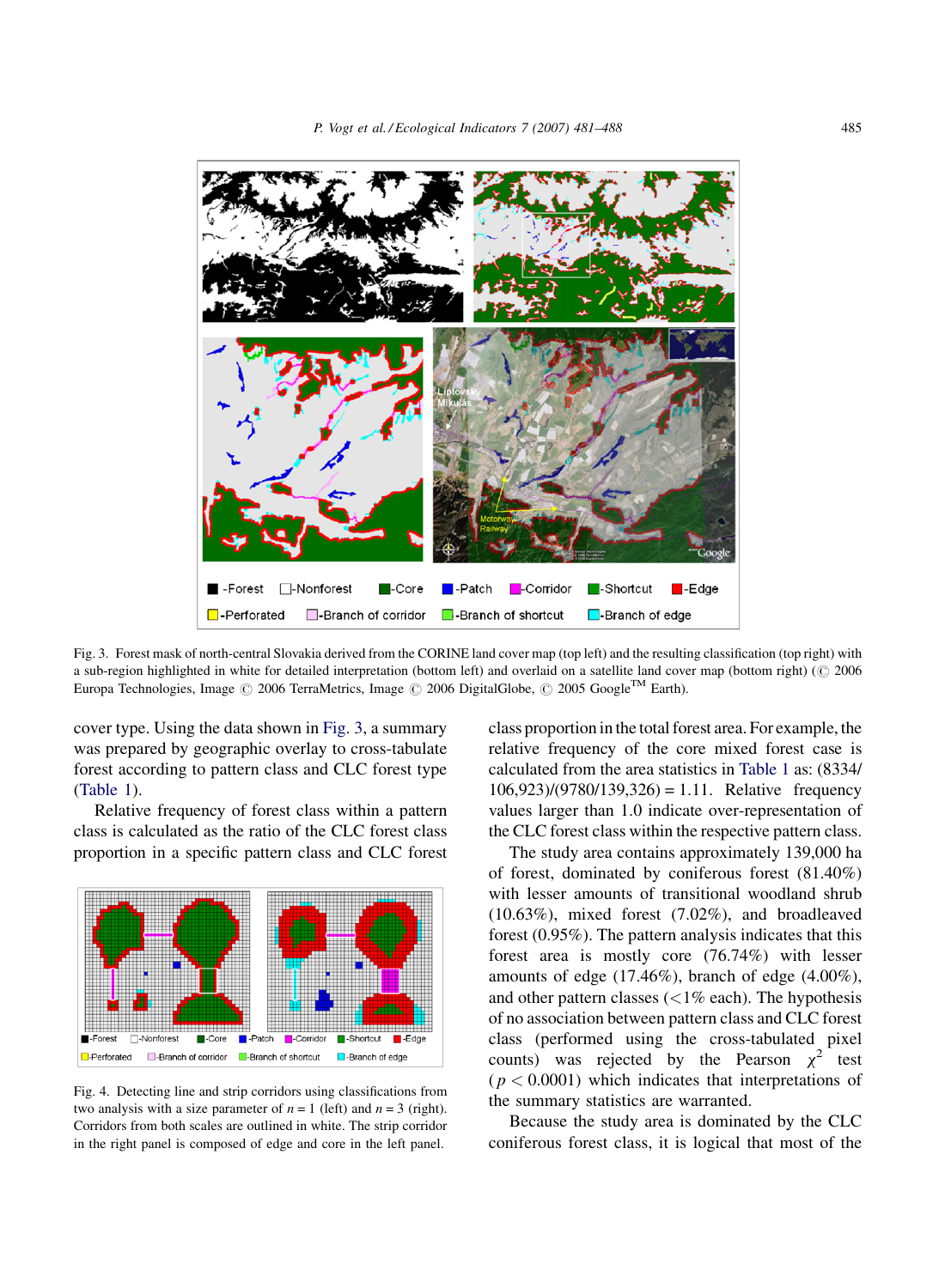| Pattern class                   | CLC forest class                    |                                   |                           |                                             | Pattern class | Pattern class        |
|---------------------------------|-------------------------------------|-----------------------------------|---------------------------|---------------------------------------------|---------------|----------------------|
|                                 | Broad-leaved<br>forest <sup>a</sup> | Coniferous<br>forest <sup>a</sup> | Mixed forest <sup>a</sup> | Transitional<br>woodland shrub <sup>a</sup> | total [ha]    | [% of forest<br>area |
| Core                            | 1013 (0.99)                         | 86,492 (0.99)                     | 8334 (1.11)               | 11,084 (0.98)                               | 106.923       | 76.74                |
| Patch                           | 83 (13.03)                          | 367(0.67)                         | 73 (1.56)                 | 145 (2.04)                                  | 668           | 0.48                 |
| Perforated                      | 0(0.00)                             | 601 (1.12)                        | 18 (0.39)                 | 42(0.60)                                    | 661           | 0.47                 |
| Edge                            | 109 (0.47)                          | 20,693 (1.04)                     | 1022(0.60)                | 2,506 (0.97)                                | 24,330        | 17.46                |
| Corridor                        | 0(0.00)                             | 173 (0.84)                        | 29(1.63)                  | 52 (1.93)                                   | 254           | 0.18                 |
| Shortcut                        | 0(0.00)                             | 96(1.01)                          | 3(0.37)                   | 18 (1.45)                                   | 117           | 0.08                 |
| Branch of corridor              | 37 (6.55)                           | 344 (0.71)                        | 62(1.49)                  | 149 (2.37)                                  | 592           | 0.42                 |
| Branch of shortcut              | 0(0.00)                             | 178 (1.05)                        | 4(0.27)                   | 27(1.22)                                    | 209           | 0.15                 |
| Branch of edge                  | 87 (1.64)                           | 4,472 (0.99)                      | 235(0.60)                 | 783 (1.32)                                  | 5,577         | 4.00                 |
| Forest class total [ha]         | 1329                                | 113.416                           | 9780                      | 14,806                                      | 139,326       | 100.00               |
| Forest class [% of forest area] | 0.95                                | 81.40                             | 7.02                      | 10.63                                       | 100.00        |                      |

Table 1 Cross-tabulation of forest area by pattern class and CLC class in the Slovakia study site

Numbers in parentheses are the row percentages.<br><sup>a</sup> Area in hectares (relative frequency of forest class within a pattern class).

area of each pattern class is associated with that CLC class. Because forest classes are not equally abundant, it is also informative to examine their proportional representation in different pattern classes. The most striking example of over-representation is the patch broadleaved forest for which the relative frequency value is 13.03, indicating a much higher likelihood for an isolated fragment of forest to be broadleaved in comparison to other forest types. These isolated patches tend to occur in association with agricultural lands in the lower part of the study area.

The corridor, shortcut, and branch classes exhibit many examples of over- and under-representation. Because these classes generally indicate relatively narrow features on the landscape, it is of interest that the transitional woodland shrub type is over-represented in all corridor classes. The implication is that temporary disturbances (e.g., forest harvest) are overrepresented in corridors, which in turn implies that historical land management has not been oriented towards the preservation of corridors. Furthermore, the mixed forest type is over-represented in two of the corridor pattern classes, which together with the results for the transitional woodland shrub type indicates that corridor-like features are disproportionately associated with the low elevation forest classes, reflecting the gross distributions of different forest classes in the study region. The broadleaved forest type is not represented at all in the corridor class but at the same time it is over-represented in two of the ''branch'' classes. The interpretation is that the broadleaved forest type does not tend to form connections between core forest regions but instead appears as branches from corridors formed by other forest types. Finally, it is interesting that the dominant forest type (coniferous) in the study region is underrepresented in the class corridor because itindicates that corridors between core regions of coniferous forest are of a different forest type. This might call into question the sustainable management of critical features like corridors based on overall forest patterns, and suggests that a more detailed assessment of corridors in this region could consider each forest type separately.

From other maps (not shown here), it is clear that most of the corridors are associated with riparian vegetation along streams, suggesting that additional insight could be gained by extending the geographic analysis to cross-tabulate corridors in relation to stream location. The results for the branch classes suggest that the efficiency of corridor creation and restoration may be greatest in the broadleaved and transitional woodland shrub types because these types already have a disproportionate area of stubs upon which to build connections to other forest areas. Finally, the analysis of multi-temporal data would allow the assessment of trends in corridor areas as they are created or eliminated over time.

As is the case for any assessment, these results depend on assumptions such as the CLC types chosen to be treated as forest and the spatial and thematic

<span id="page-5-0"></span>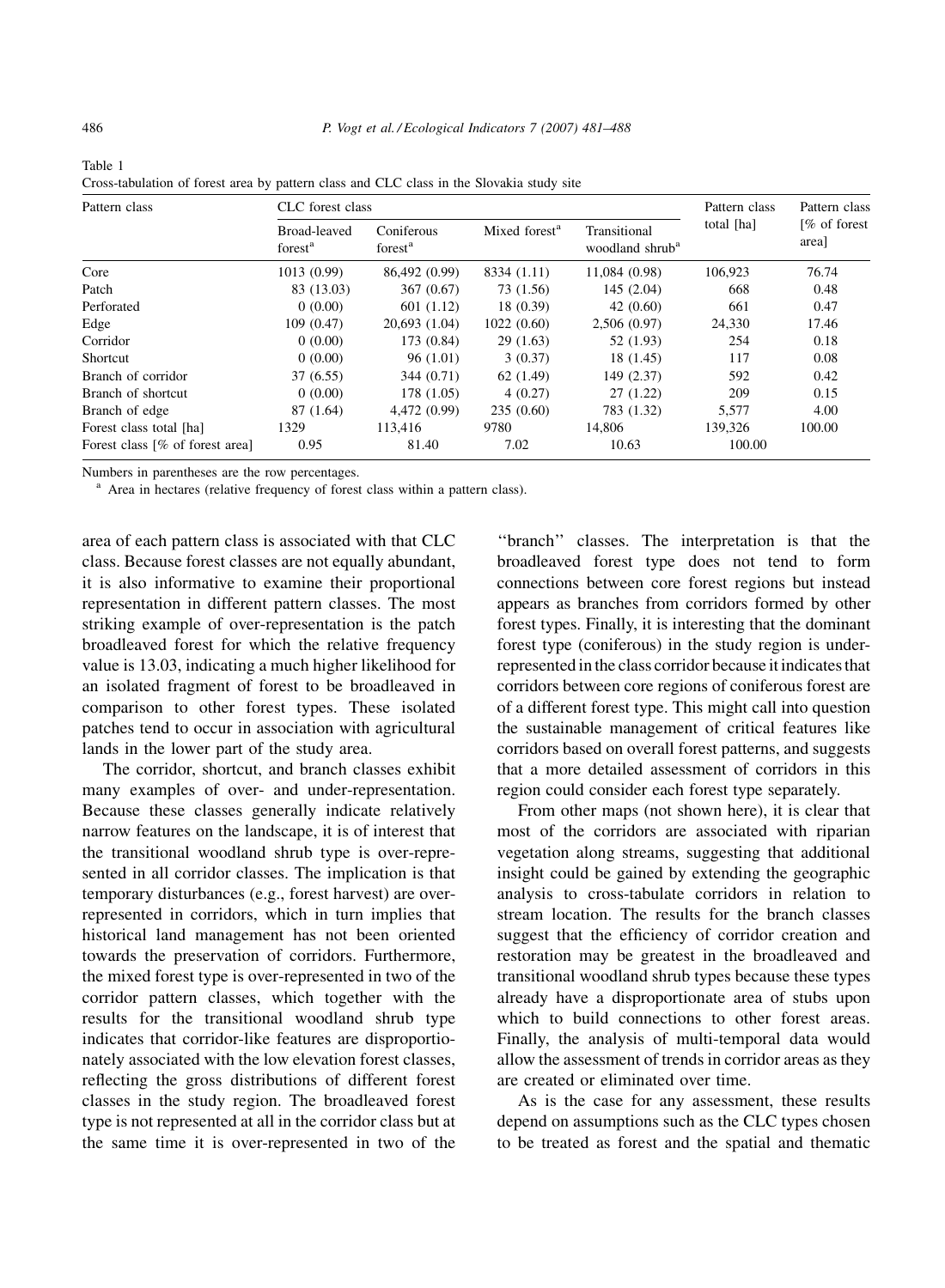<span id="page-6-0"></span>detail of the input data. For example, transitional woodland shrub could be treated as nonforest in a second analysis, and the differences would provide information to assess where, in relation to corridors and other features, the temporary disturbances had occurred. Also important are the choices made during the analysis such as the size parameters selected for the classification. Because patterns are mapped at the pixel level, it is possible to aggregate the results according to different administrative or ecological units for different assessments. In choosing size parameters for the classification, it is probably better to choose several because the way that results change over scale is usually more informative than the answer obtained at any one scale.

### 4. Summary

Landscape indicators of corridors and other connecting features are required for biodiversity assessments but the available indicators can be ambiguous and difficult to implement over large areas. We presented a method to identify nine types of landscape spatial pattern including corridors as physical connections between large forest regions. While a structural connection does not imply a functional connection, knowledge of structural corridors is certainly valuable in biodiversity assessments. In many cases, however, interest centers on corridors as defined by the movements of organisms, and application of corridor mapping requires preparation of a suitable movement map for a corridor analysis. With sparse data (e.g., from radio telemetry tracking of individuals), grid cells can be marked as used or not, and corridors can be mapped on the resulting binary map. With dense data (e.g., from tracking many individuals over a long time period, or from movement simulations), the probability of grid cell usage can be converted to a binary map by setting a threshold probability value. In these cases, the morphological image analysis will identify not only corridors but also the spatially dense concentrations of movement (core) that might represent 'home range.' Indeed, many types of binary maps can be analyzed by morphological image processing, and the resulting pattern classes could be combined or interpreted in different ways to address other research or assessment questions.

The choice of indicators used in biodiversity assessments must recognize that biodiversity is inherently a multiple-scale concept that depends on other types of patterns in addition to corridors. For this reason, a premium should be placed on methods that can perform multi-scale analyses and that can identify not only corridors but also other types of spatial patterns at the same time. Our interest centers on regional to continental scale forest biodiversity assessments for which the new method provides two types of information. First, in addition to tabular summaries of forest pattern indicators, a map of patterns is a powerful communication device to increase the awareness of spatial pattern in policy formulation, implementation, and monitoring. Second, because patterns are mapped at the pixel level, the status and trends of forest patterns can be assessed by interpreting them in relation to other geographically explicit information such as land development.

Many ecologists will be interested in relating forest patterns at multiple scales to site- and species-specific information such as the distribution and movement of organisms, particularly for species demonstrating sensitivity to habitat features such as structural corridors. Accurate and repeatable corridor mapping may help to understand the roles of corridors in ecology. Consistent mapping and analysis of corridors over very large regions and across many observation scales will allow ecologists to better address the concept of corridors in biological conservation studies and policies.

#### Acknowledgements

The research described in this article was performed as a part of the Collaboration Agreement (No. 22832- 2005-06 S0SC ISP) between the European Commission, Joint Research Centre, Institute for Environment and Sustainability and the United States Department of Agriculture, Forest Service. KR acknowledges support from the Strategic Planning and Resource Assessment Staff, USDA Forest Service.

### **References**

Beier, P., Noss, R.F., 1998. Do habitat corridors provide connectivity? Conserv. Biol. 12, 1241–1252.